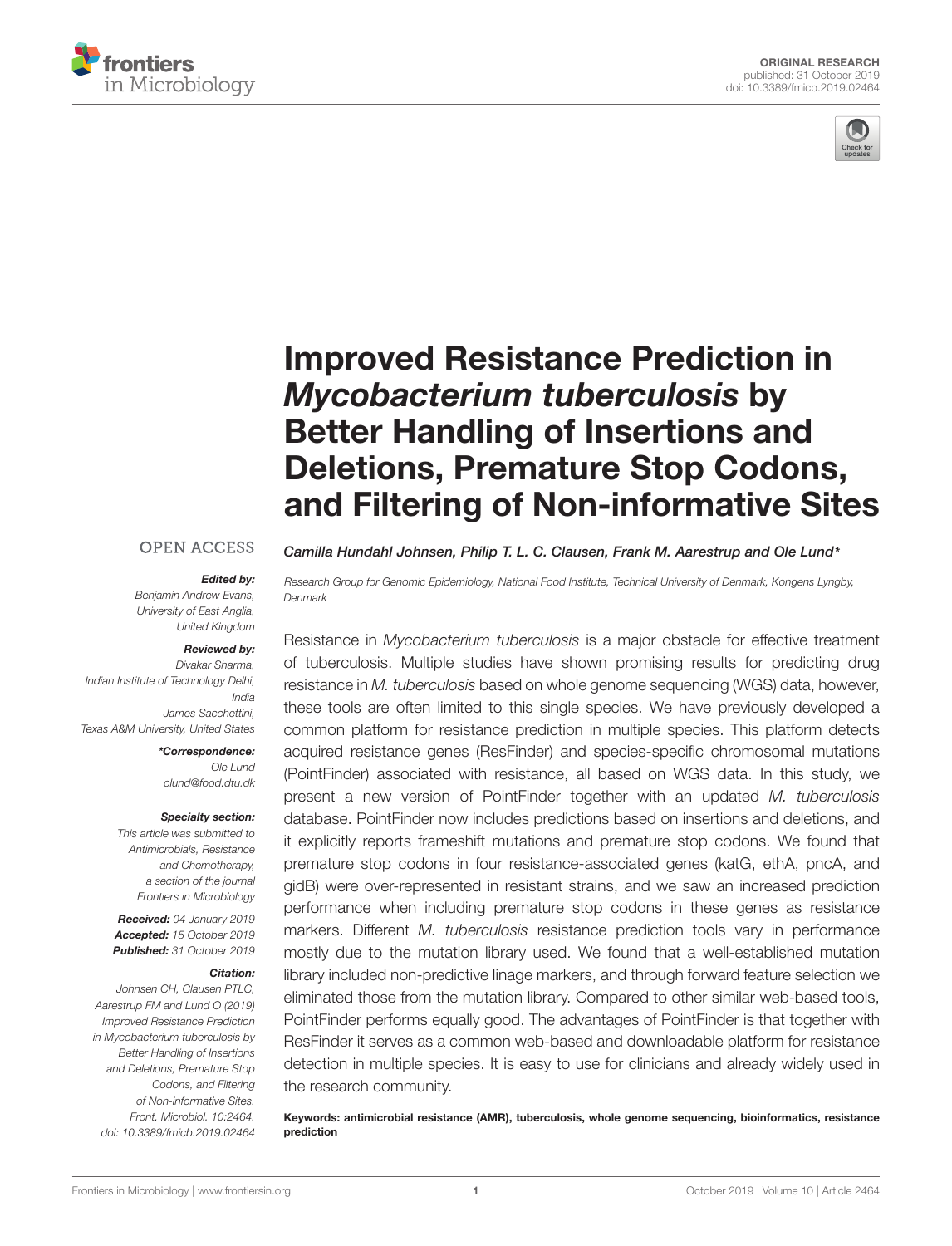# INTRODUCTION

Next generation sequencing is a rapidly evolving field and it is in the process of being adopted as the standard in many clinical and public health settings. Here, it replaces many traditional typing and phenotyping methods such as those for species determination and detection of antimicrobial resistance. Rapid and precise detection of antimicrobial resistance is important for correct treatment, surveillance and control efforts. Antimicrobial resistance occurs either through horizontal gene transfer or by de novo chromosomal mutations [\(Munita and Arias,](#page-9-0) [2016\)](#page-9-0). In Mycobacterium tuberculosis all acquired resistance have been mediated by chromosomal mutations, and horizontal transfer have not been described [\(Smith et al.,](#page-9-1) [2013\)](#page-9-1). In addition to acquired resistance M. tuberculosis have a number of intrinsic resistance mechanisms including modification of drug targets, chemical modification of drugs, enzymatic degradation of drugs, molecular mimicry of drug targets, and drug deportation by efflux pumps [\(Smith et al.,](#page-9-1) [2013\)](#page-9-1). This is a serious obstacle for effective tuberculosis treatment and prevention of the disease worldwide [\(World Health Organization \[WHO\],](#page-9-2) [2017\)](#page-9-2). Mutations and other genetic changes may lead to enzymatic inactivation of antibiotic molecules, overexpression of novel efflux pumps and porin alterations in the cell wall, trapping of drugs and overexpression of proteins involved in neutralizing the effect of drugs. Due to slow growth rates of M. tuberculosis, determining resistance by conventional drug susceptibility testing (DST) is highly time-consuming. Contrarily, next-generation sequencing rapidly yields accurate whole genome sequencing (WGS) data. Using prior knowledge on the genomic changes leading to resistance, WGS data can be used for rapid prediction of antimicrobial resistance [\(Koser](#page-9-3) [et al.,](#page-9-3) [2014\)](#page-9-3). In fact, studies have already shown promising results for predicting resistance in M. tuberculosis based on WGS for first-line anti-tuberculosis drugs [\(Feuerriegel et al.,](#page-8-0) [2015;](#page-8-0) [The CRyPTIC Consortium and the 100,000 Genomes](#page-9-4) [Project et al.,](#page-9-4) [2018\)](#page-9-4). However, a challenge for applying this knowledge in a clinical setting is that resistance predictor tools are often limited to a single species. We have previously developed ResFinder [\(Zankari et al.,](#page-9-5) [2012\)](#page-9-5), an in silico method for detection of acquired genes associated with antimicrobial resistance in multiple species based on WGS data. ResFinder was recently expanded with PointFinder [\(Zankari et al.,](#page-9-6) [2017\)](#page-9-6), a speciesspecific tool detecting chromosomal mutations associated with drug resistance. PointFinder already includes five species. The rationale of this study is to expand PointFinder also to cover M. tuberculosis. In addition to point mutations insertions and deletions may also affect resistance. Especially if the insertion/deletion length is not a multiple of three they will cause the rest of the gene to be read out of frame, which have a high likelihood of introducing a stop codon leading to a truncated gene. We have therefore set out to do a thorough analysis of the correlation of premature stop codons with resistance. In this study we optimized and evaluated the performance of PointFinder's prediction of resistance in a sixth species, M. tuberculosis. M. tuberculosis was chosen because of its importance for global health. It is also an

organism for which many resistance mutations have been described. Here, we wanted to investigate is some of these are in fact non-informative when it comes to predicting resistance, and study in more detail how the presence of premature stop codons affects resistance. We used a data set of 3,528 M. tuberculosis isolates in the optimization which consisted of omitting non-predictive mutations from a well-established mutation library, and including premature stop codons as resistance markers. 2,480 isolates were used to validate the performed optimization.

# MATERIALS AND METHODS

#### PointFinder Database

The PointFinder database contains both a mutation library listing resistance-associated chromosomal mutation and a collection of reference sequences in which these mutations occur. All database files are available at [bitbucket.org/genomicepidemiology/pointfinder\\_db.](http://bitbucket.org/genomicepidemiology/pointfinder_db)

The tuberculosis mutation library was obtained from [pathogenseq.lshtm.ac.uk,](http://pathogenseq.lshtm.ac.uk) under Tuberculosis and Rapid DR Study and described in [Coll et al.](#page-8-1) [\(2015\)](#page-8-1). Additional mutations were achieved from a genome wide association (GWA) study performed by the same group in [Coll et al.](#page-8-2) [\(2018\)](#page-8-2). Mutations, which were observed in the GWA study to be significantly associated with resistance and observed more than 10 times, were also included in the mutation library. All genes, RNA genes and promoter regions of interest for resistance prediction in M. tuberculosis are shown in **[Table 1](#page-2-0)**. Reference sequences for genes and genomic regions listed in **[Table 1](#page-2-0)** were obtained from the H37Rv M. tuberculosis reference strain, NCBI-reference sequence: NC\_000962.3.

# **PointFinder**

PointFinder is both a web service and command line application for predicting resistance associated with chromosomal mutations based on WGS data. The web service is available on cge.cbs.dtu.dk/services/ResFinder/where users can specify to search "Chromosomal mutations" in six different species, including M. tuberculosis. The command line version of PointFinder is available on [bitbucket.org/genomicepi-demiology/pointfinder.](http://bitbucket.org/genomicepi-demiology/pointfinder)

PointFinder is a Python program that accepts both FastQ and Fasta files for resistance prediction. Initially, the genes of interest for resistance prediction (**[Table 1](#page-2-0)**) are identified. KMA [\(Clausen](#page-8-3) [et al.,](#page-8-3) [2018\)](#page-8-3) is used for mapping of raw reads, and BLASTN, [RRID:SCR\\_001598](https://scicrunch.org/resolver/RRID:SCR_001598) [\(Camacho et al.,](#page-8-4) [2009\)](#page-8-4) for aligning assembled genomes, to the genes of interest.

Mutations are detected by comparing the alignments between the reference sequences and the sequences found in the input file. The aligned sequences are compared nucleotide by nucleotide when the alignment represents a promoter region or an RNA gene and codon by codon when it represents a coding gene sequence. Effort has been put into detecting insertions and deletions and reporting any disruption or restoring of the reading frame. If a premature stop codon is detected, this will also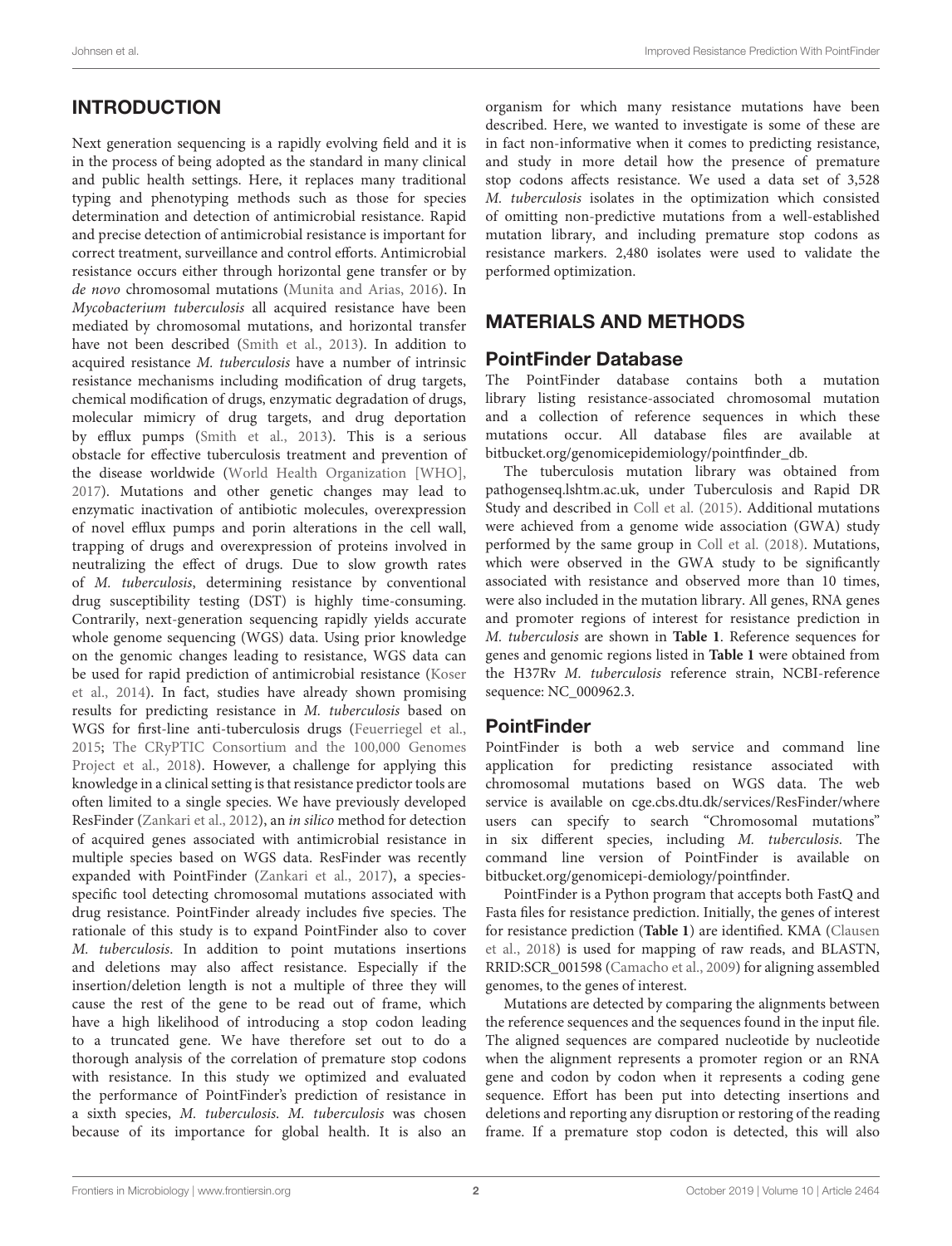<span id="page-2-0"></span>

| <b>TABLE 1</b>   Genes and genomic regions of interest for drug resistance in |  |
|-------------------------------------------------------------------------------|--|
| M. tuberculosis.                                                              |  |

| Drug                        | Genes                      | <b>RNA</b> genes | <b>Promoter regions</b>          |
|-----------------------------|----------------------------|------------------|----------------------------------|
| Rifampicin                  | rpoB, rpoC                 |                  |                                  |
| Isoniazid                   | katG, inhA,                |                  | katG promoter,                   |
|                             | kasA, ahpC                 |                  | ahpC promoter,                   |
|                             |                            |                  | fabGI promoter                   |
| Streptomycin                | rpsL, gidB,<br>embB, embC, | rrs (16SrRNA)    |                                  |
| Ethambutol                  | embA, embR,                |                  | embA promoter                    |
|                             | ubiA                       |                  |                                  |
| Amikacin                    |                            | rrs (16SrRNA)    |                                  |
| Capreomycin                 | tlyA                       | rrs (16SrRNA)    | idsA2 promoter                   |
| Ethionamide                 | ethR, ethA,<br>inhA        |                  | fabGI promoter,<br>ethA promoter |
| Kanamycin                   |                            | rrs (16SrRNA)    | eis promoter                     |
| Pyrazinamide                | pncA, panD,<br>rpsA        |                  | pncA promoter                    |
| Fluoroquinolone             | gyrA, gyrB                 |                  |                                  |
| Para-aminosalicylic<br>acid | ridD, folC, thyA           |                  | thyX promoter                    |
| Linezolid                   | rpIC                       | rrl (23S rRNA)   |                                  |
| Bedaquiline                 | <b>Rv0678</b>              |                  |                                  |
| Clofazimine                 | <b>Rv0678</b>              |                  |                                  |
| d-Cycloserine               | iniA, alr                  |                  |                                  |
| <b>XDR-TB</b>               | drrA                       |                  | nuoA promoter                    |
|                             |                            |                  |                                  |

For each drug the genes and genomic regions of interest for resistance are listed. All gene names refer to a gene sequences in the H37Rv reference genome with the National Center for Biotechnology Information (NCBI) reference sequence: NC 000962.3. The loci in bold are novel resistance-associated genomic regions revealed by a genome wide association study from [Coll et al.](#page-8-2) [\(2018\)](#page-8-2).

be explicitly reported, and no further search for mutations will be performed after the detection of a stop codon. The observed mutations are looked up into the mutation library which holds information about mutations known to be predictive for resistance. If a found mutation exists in the mutation library, the resistance phenotype is returned together with the PubMed ID of the article linking the observed genotype with the predicted resistance phenotype.

# M. tuberculosis Data Sets

All data sets used in this study exclusively consisted of paired-end WGS data associated with phenotype data. Phenotype data was given as Resistant or Susceptible based on laboratory determined DST results for multiple anti-tuberculosis drugs.

The first data set, called the ReSeq data set, was obtained from the Relational Sequencing TB Data Platform [\(Starks et al.,](#page-9-7) [2015\)](#page-9-7). It consisted of WGS data from 3,528 M. tuberculosis isolates. The second data set was obtained from the **[Supplementary Data](#page-8-5)** in [Coll et al.](#page-8-2) [\(2018\)](#page-8-2) and was used as a validation data set. The validation data set contained 2,480 isolates. The ReSeq and validation data set contained sufficient phenotype data for 10 drugs namely; Rifampicin, Isoniazid, Streptomycin, Ethambutol, Amikacin, Capreomycin, Ethionamide, Kanamycin, Pyrazinamide, and Fluoroquinolones. The number of isolates with determined

phenotype varied with each drug. Fluoroquinolones DSTs were determined for the specific compounds namely, Ciprofloxacin, Ofloxacin, Moxifloxacin, and Levofloxacin. However, in the analysis we considered Fluoroquinolones resistance as one, since the mutation library did not distinguish between different compounds. Thus, if an isolate was resistant to any of the Fluoroquinolone compounds it was considered Fluoroquinolones resistant. The data sets can be found in **[Supplementary Tables S1, S2](#page-8-5)**.

A third data set was used to compare PointFinder to similar resistance predictor tools developed for M. tuberculosis. From a scientific report by [Schleusener et al.](#page-9-8) [\(2017\)](#page-9-8) we obtained 91 isolates that had been used to compare five existing M. tuberculosis resistance predictor tools. These 91 isolates were Illumina MiSeq paired end sequenced, and phenotype data existed for five drugs namely, Rifampicin, Isoniazid, Streptomycin, Ethambutol, and Pyrazinamide.

# Measuring Prediction Performance

PointFinder's detection of resistance-associated mutations was used for binary classification of resistance and susceptibility using the following rules. Isolates were predicted resistant to a drug if one or more mutations predictive of resistance to the drug were found. Isolates were predicted susceptible to a drug if all genes of interest for resistance to the drug were found with an identity above 90% and a sequence coverage above 60%, and no resistance-associated mutations were detected in the genes. We used default options and parameters when running PointFinder. To assess the quality of PointFinder's binary classification we calculated the Matthew's Correlation Coefficient (MCC) and the sensitivity and specificity of the prediction.

# Forward Selection of Predictive Mutation

To detect non-predictive mutations, we applied forward feature selection optimized based the MCC over threefold crossvalidation. We exclusively examined abundant mutations, defined as mutations found in the ReSeq data set 10 times or more. Mutations found less than 10 times were included in the initial state of the prediction model, whereas the abundant mutations were initially excluded. With each step of the forward selection one abundant mutation was added to the model. The mutation added was the one mutation that benefited the prediction the most based on the MCC. Mutations were added to the model one by one until adding any remaining mutations would decrease the quality of prediction. Examined mutations that were not selected in any of the threefold of the cross-validation were considered nonpredictive for resistance.

# Statistical Analyses

Significant over-representation of premature stop codons in resistant isolates was assessed with Pearson's Chi-squared test on a 2  $\times$  2 matrix using the statistical software R (Version 3.4.0). PointFinder was compared with a similar predictor called PhyResSE. We assessed if PhyResSE performed significantly better than PointFinder using bootstrapping.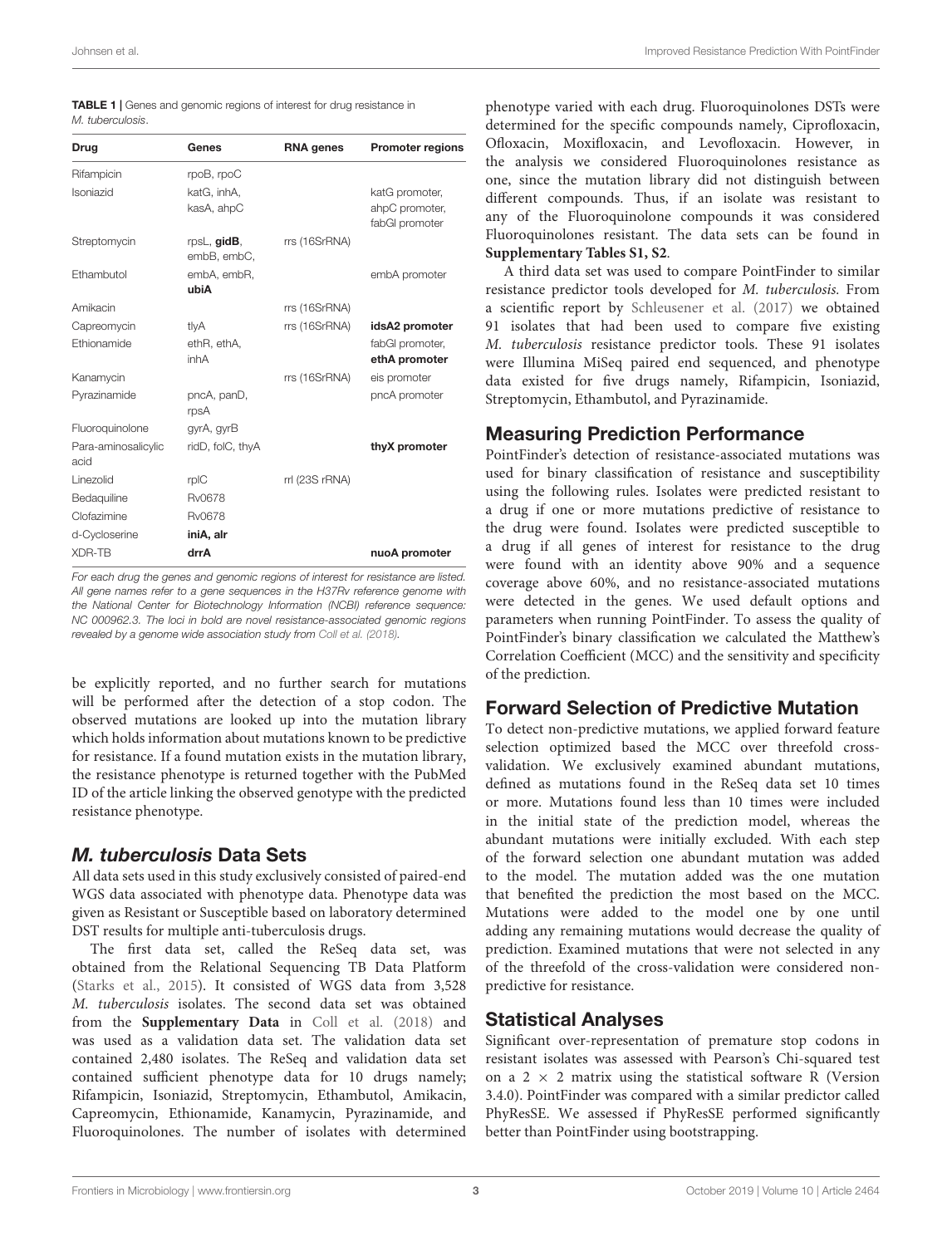

# <span id="page-3-0"></span>RESULTS

We created an updated method for predicting antimicrobial resistance from the genomic sequence. An overview of the method can be seen in **[Figure 1](#page-3-0)**.

# Evaluating and Optimizing the Mutation Library

We calculated the sensitivity, specificity and MCC for predicting drug resistance using PointFinder compared to phenotypic DST results (**[Table 2](#page-3-1)**). The resistance prediction was based on mutations from the mutation library detected in the 3,528 M. tuberculosis isolates from the ReSeq data set. The best prediction performances were obtained for the first-line drugs Rifampicin, Isoniazid and MDR (MCC of 0.85, 0.82, and 0.86, respectively). PointFinder's prediction performance varied dependently on the drug with MCCs ranging from 0.386 to 0.848. Especially, the prediction of resistance to Ethambutol, Pyrazinamide, Amikacin, and Ethionamide was less successful, which indicated that the mutation library was not fully developed.

**[Table 3](#page-4-0)** shows the occurrence of PointFinder-detected premature stop codons in the resistance-associated genes found in resistant and susceptible isolates. Genes shown in bold in **[Table 3](#page-4-0)** were in the mutation library described with positionspecific premature stop codons causing resistance. With the exception of the panD gene, these genes showed a significantly higher occurrence of premature stop codons among resistant strains. However, for many genes the analysis was only based on a few premature stop codons. Only for four genes, katG, pncA, ethA, and gidB premature stop codons occurred more than 10 times, and we used this as a threshold for a considerable frequency. Moreover, premature stop codons in these genes were significantly over-represented in strains resistant to the drug that the genes were associated with (see **[Table 1](#page-2-0)**). For katG, pncA, and ethA the representative p-values were below 0.00001 and for gidB it was 0.006. PointFinder's prediction performance given in **[Table 4](#page-4-1)** shows that considering premature stop codons in the four genes as resistance markers improved

the MCC of the resistance prediction for drugs in question; Isoniazid, Streptomycin, Pyrazinamide, and Ethionamide. In the case of Streptomycin and Ethionamide, the performances were improved with a compromise of the specificity.

Besides a possible lack of predictive premature stop codons, the mutation library also seemed to include mutations that were not predictive for resistance. For example, a low specificity was observed in the resistance prediction of Ethambutol and Amikacin, due to many false positive predictions. This indicated that the mutation library contained mutations, which should be omitted.

To detect such non-predictive mutations, we used a forward feature selection approach where the selection of mutations was optimized based the MCC over threefold cross-validation. Mutations not selected in any of the threefold of the crossvalidation were considered non-predictive for resistance and shown in bold in **[Table 5](#page-5-0)**. For 7 out of the 10 drugs, we

<span id="page-3-1"></span>

| <b>TABLE 2</b>   PointFinder predicted resistance compared with phenotypic drug |
|---------------------------------------------------------------------------------|
| susceptibility testing on the ReSeg data set.                                   |

| <b>Drug</b> | <b>Res</b> | <b>Sus</b> | Spec. | Sens. | <b>MCC</b> |
|-------------|------------|------------|-------|-------|------------|
| <b>RMP</b>  | 771        | 2710       | 0.965 | 0.887 | 0.848      |
| <b>INH</b>  | 1093       | 2420       | 0.929 | 0.903 | 0.819      |
| <b>STM</b>  | 728        | 1239       | 0.874 | 0.798 | 0.670      |
| <b>FMB</b>  | 466        | 3040       | 0.796 | 0.850 | 0.484      |
| <b>PZA</b>  | 325        | 2993       | 0.935 | 0.575 | 0.475      |
| <b>KAN</b>  | 76         | 617        | 0.989 | 0.776 | 0.814      |
| <b>FLQ</b>  | 240        | 1175       | 0.956 | 0.679 | 0.664      |
| AMK         | 107        | 866        | 0.785 | 0.766 | 0.386      |
| <b>ETH</b>  | 49         | 175        | 0.943 | 0.469 | 0.481      |
| CAP         | 116        | 1024       | 0.971 | 0.474 | 0.512      |
|             |            |            |       |       |            |

Res, number of resistant isolates determined by drug susceptibility testing; Sus, number of susceptible isolates determined by drug susceptibility testing; Spec, specificity; Sens, sensitivity; MCC, Mathew Correlation Coefficient; RMP, Rifampicin; INH, Isoniazid; STM, Streptomycin; EMB, Ethambutol; PZA, Pyrazinamide; KAN, Kanamycin; FLQ, Fluoroquinolones; AMK, Amikacin; ETH, Ethionamide; CAP, Capreomycin.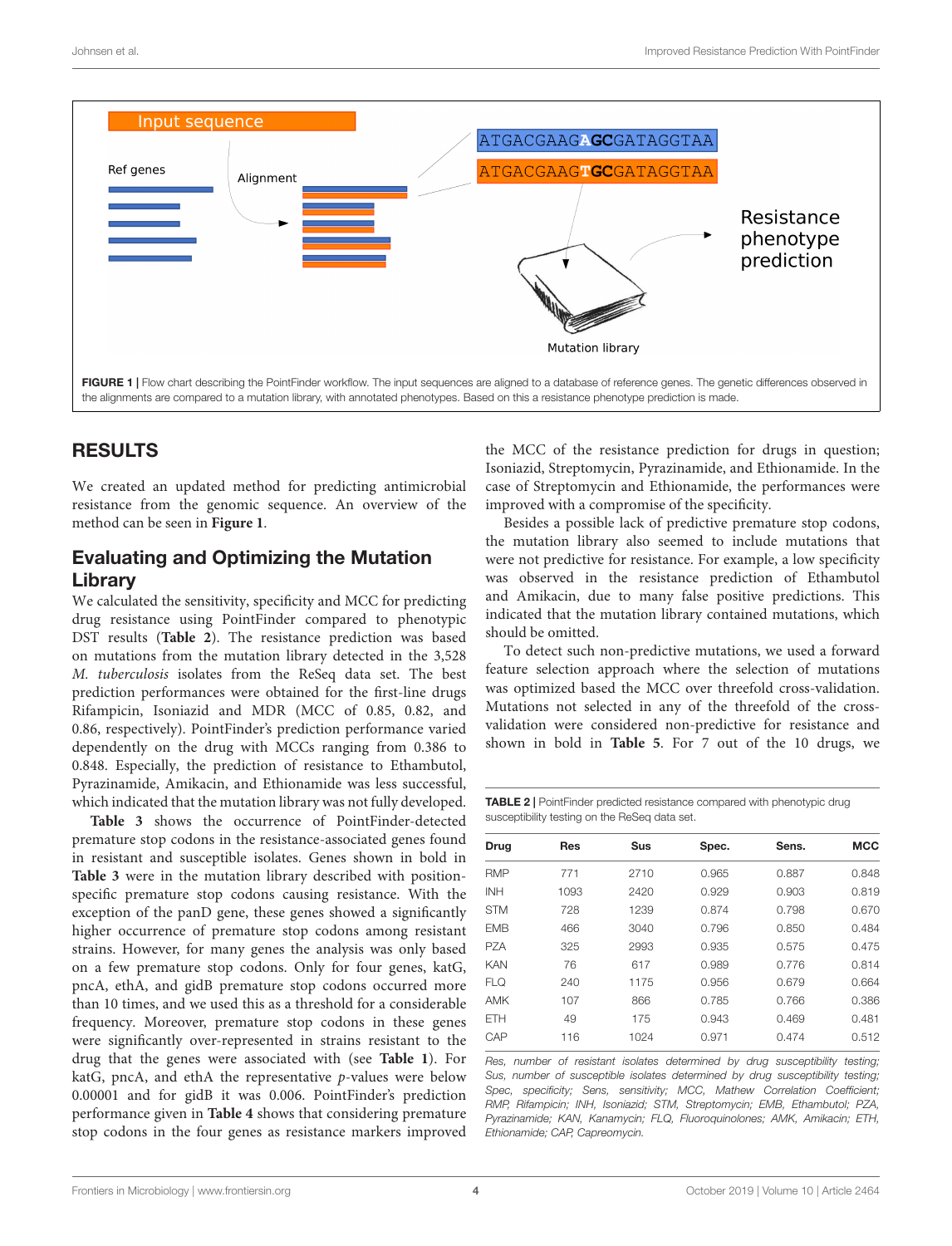<span id="page-4-0"></span>

| <b>TABLE 3</b>   Occurrence of resistance-associated genes with premature stop |
|--------------------------------------------------------------------------------|
| codons in resistant or susceptible strains in the ReSeq data set.              |

| <b>DrugRes</b> | <b>Sus</b> | Gene | Prem. stop<br>Prem. stop<br>codons in res.<br>codons in sus.<br>strains<br>strains |                | p-value       |  |
|----------------|------------|------|------------------------------------------------------------------------------------|----------------|---------------|--|
| <b>RMP 771</b> | 2710       | rpoC | 3                                                                                  | 1              | 0.011         |  |
|                |            | rpoB | $\overline{2}$                                                                     | $\Omega$       | $0.008*$      |  |
|                |            | inhA | 0.137<br>1<br>$\Omega$                                                             |                |               |  |
| INH 1093       | 2420       | kasA | 3                                                                                  | $\Omega$       | $0.01*$       |  |
|                |            | ahpC | $\mathbf{1}$                                                                       | $\overline{2}$ | 0.934         |  |
|                |            | katG | 13                                                                                 | 0              | $< 1.0e - 5*$ |  |
| <b>STM 728</b> | 1239       | rpsL | 1                                                                                  | $\Omega$       | 0.192         |  |
|                |            | gidB | 42                                                                                 | 40             | $0.006*$      |  |
|                |            | embA | 1                                                                                  | 4              | 0.658         |  |
|                |            | embR | 3                                                                                  | 4              | 0.021         |  |
| <b>EMB 466</b> | 3040       | embC | 1                                                                                  | 4              | 0.658         |  |
|                |            | embB | 1                                                                                  | $\overline{2}$ | 0.306         |  |
|                |            | ubiA | 1                                                                                  | 0              | 0.011         |  |
| <b>PZA 325</b> | 2993       | pncA | 372                                                                                | $\overline{7}$ | $< 1.0e-5*$   |  |
|                |            | panD | 6                                                                                  |                | 0.148         |  |
| ETH.<br>49     | 175        | inhA | 1<br>$\Omega$                                                                      |                | 0.058         |  |
|                |            | ethA | 21                                                                                 | 24             | $< 1.0e-5*$   |  |
| CAP 116        | 1024       | tlyA | $\overline{2}$                                                                     | $\overline{2}$ | $0.008*$      |  |

Genes annotated with premature stop codons in the mutation library are shown in bold. It was tested whether genes with premature stop codons were equally distributed between the two phenotypic groups. This was tested using a  $\chi^2$  test on a 2  $\times$  2 matrix, and the p-value is given. \*p-value below the significance level 0.01. Res, population of resistant strains; Sus, population of susceptible strains. RMP, Rifampicin; INH, Isoniazid; STM, Streptomycin; EMB, Ethambutol; PZA, Pyrazinamide; ETH, Ethionamide; CAP, Capreomycin.

<span id="page-4-1"></span>TABLE 4 | PointFinder predicted resistance compared with phenotypic drug susceptibility testing on the ReSeq data set when considering premature stop codons in katG, pncA, ethA, and gidB as resistance markers.

| Drug       | <b>Res</b> | <b>Sus</b> | Spec. | Sens. | <b>MCC</b> |
|------------|------------|------------|-------|-------|------------|
| <b>RMP</b> | 771        | 2710       | 0.965 | 0.887 | 0.848      |
| <b>INH</b> | 1093       | 2420       | 0.929 | 0.909 | 0.823      |
| <b>STM</b> | 728        | 1239       | 0.847 | 0.839 | 0.674      |
| <b>FMB</b> | 466        | 3040       | 0.796 | 0.850 | 0.484      |
| PZA        | 325        | 2993       | 0.935 | 0.612 | 0.502      |
| <b>KAN</b> | 76         | 617        | 0.989 | 0.776 | 0.814      |
| <b>FLQ</b> | 240        | 1175       | 0.956 | 0.679 | 0.664      |
| AMK        | 107        | 866        | 0.785 | 0.766 | 0.386      |
| <b>ETH</b> | 50         | 175        | 0.829 | 0.800 | 0.564      |
| CAP        | 116        | 1024       | 0.971 | 0.474 | 0.512      |

Green indicates an increase and Red a decrease in performance compared to the initial prediction in [Table 2](#page-3-1). Res, number of resistant strains determined by drug susceptibility testing; Sus, number of susceptible strains determined by drug susceptibility testing; Spec, specificity; Sens, sensitivity; MCC, Mathew Correlation Coefficient; RMP, Rifampicin; INH, Isoniazid; STM, Streptomycin; EMB, Ethambutol; PZA, Pyrazinamide; KAN, Kanamycin; FLQ, Fluoroquinolone; AMK, Amikacin; ETH, Ethionamide; CAP, Capreomycin.

found one or more mutations that were deselected in every fold and these mutations were omitted from the mutation library. The occurrence of the deselected mutations in resistant and susceptible isolates are shown in **[Supplementary Table S3](#page-8-5)**.

**[Table 6](#page-6-0)** shows the prediction performance when excluding the mutations from the mutation library. Omitting the nonpredictive mutations from the mutation library did compromises the sensitivity, yet since the forward feature selection was trained based on the MCCs, the MCC performance was improved for all seven drugs.

# Validating the Mutation Library **Optimization**

To validate the effects of including premature stop codons and excluding non-predictive mutations from the mutation library, we performed resistance predictions on a validation data set. This data set consisted of 2,480 isolates, and was independent of the ReSeq data set.

First, we examined occurrence of genes with premature stop codons in resistant and susceptible strains (**[Table 7](#page-6-1)**). Like in the ReSeq data set premature stop codons occurred with a considerably frequency in the genes katG, pncA, ethA, and gibB. However, here only the katG and pncA premature stop codons were significantly over-represented in the resistant strains. gidB was close to the significant level of 0.01 (p-value: 0.015) whereas ethA premature stop codons seemed to be equally distributed between resistant and susceptible strains (p-value: 0.642).

Additionally, we looked at the occurrence of the mutations that were considered non-predictive in the forward feature selection analysis. Data is shown in **[Supplementary Table S3](#page-8-5)**. Most of the mutations that were found to be non-predictive for resistance in the ReSeq data set were confirmed to be widely present in susceptible strains in the validation data set. The mutations, rpoB I491F, inhA V78A, pncA I6L, gyrA T80A, and rrs  $517C > T$ , were present in none or in very few samples in the validation data set, and therefore, the positive effect of removing these mutations could not be validated.

**[Table 8](#page-7-0)** shows prediction performances on the validation data set using three different mutation libraries; first, the initial mutation library, secondly, the mutation library where premature stop codons in katG, pncA, ethA, and gidB were included as resistance markers, and thirdly, the mutation library containing both the four premature stop codon markers and excluding the non-predictive mutations. **[Table 8](#page-7-0)** shows an overall improved prediction performance when including the premature stop codons as resistance markers and when excluding the nonpredictive mutations.

# Comparing PointFinder With Similar Tools

A scientific report from 2017 by Schleusener et al. PhyResSE generally showed the best performance, therefor we used the same data set to compare PointFinder to PhyResSE. We reran the data set through PhyResSE, to make a direct comparison. **[Table 9](#page-7-1)** show the prediction performance of PointFinder and PhyResSE based on WGS data and DST results from the 91 isolates. The mutation library used for PointFinder included premature stop codons in katG, pncA, ethA, and gidB and did not contain the non-predictive mutations.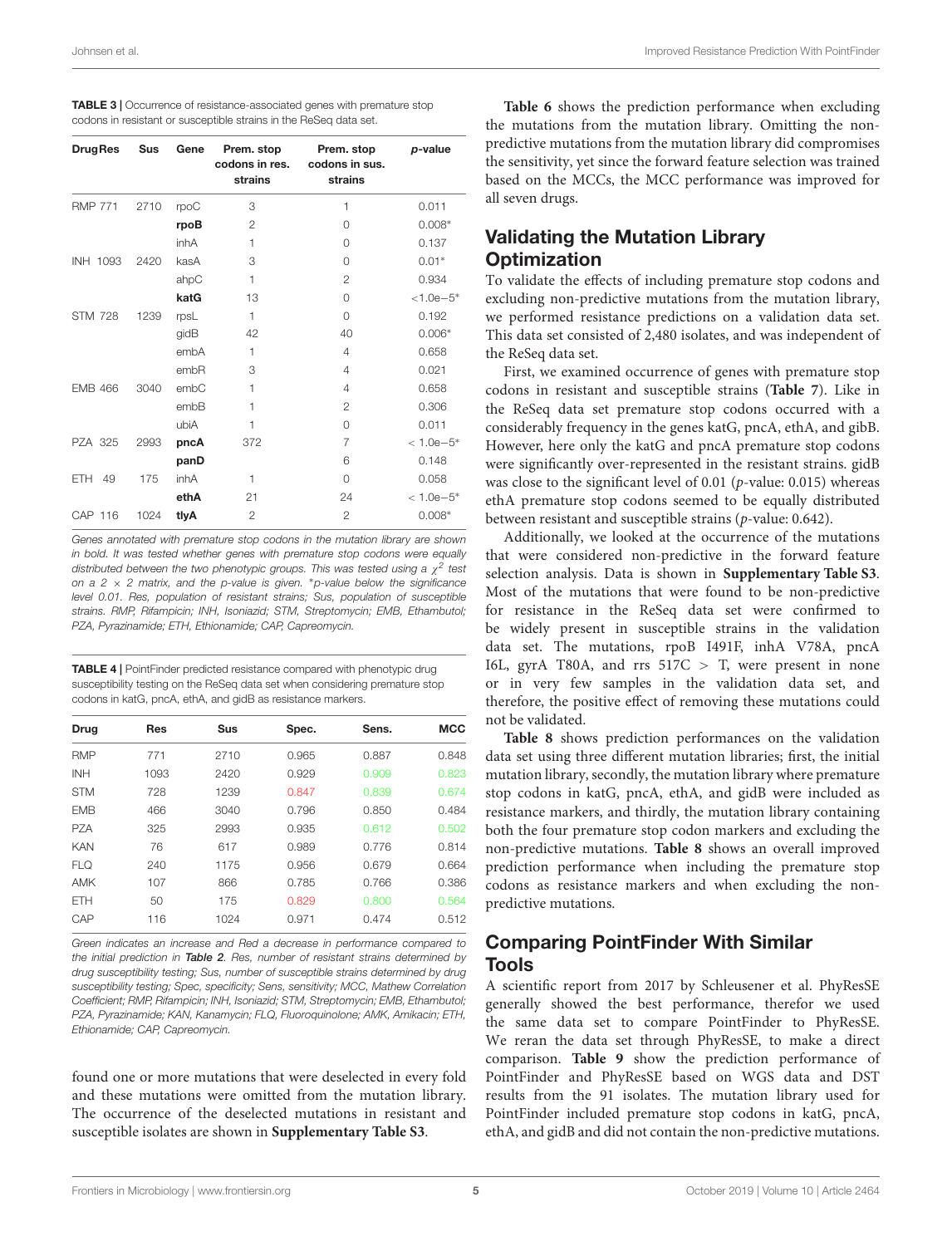| <b>Drug</b> | <b>CV-fold</b> | <b>Deselected mutations</b>                                              | <b>MCC</b> train | <b>MCC</b> test |
|-------------|----------------|--------------------------------------------------------------------------|------------------|-----------------|
|             | 1              | rpoB I491F, rpoB H445N, rpoB L430P, rpoC L527V                           | 0.878            | 0.860           |
| <b>RMP</b>  | 2              | rpoB 149IF, rpoB H445N, rpoB L430P, rpoC L527V                           | 0.868            | 0.878           |
|             | 3              | rpoB 149 IF, rpoB H445N, rpoB L430P                                      | 0.869            | 0.874           |
|             | 1              | kasA G269S, kasA G312S, inhA V78A, fabGl promoter $-8T > C$              | 0.880            | 0.884           |
| <b>INH</b>  | 2              | kasA G269S, kasA G312S, inhA V78A                                        | 0.881            | 0.882           |
|             | 3              | kasA G269S, kasA G312S, inhA V78A                                        | 0.883            | 0.877           |
|             | 1              | rrs 1401A > G, rrs 492C > T                                              | 0.743            | 0.744           |
| <b>STM</b>  | 2              | $rrs$ 1401A > G, $rrs$ 492C > T, gidB prem. stop codon                   | 0.733            | 0.762           |
|             | 3              | rrs 1401 $A > G$ , rrs 492 $C > T$ , gidB prem. stop codon               | 0.757            | 0.715           |
|             | 1              | embB E378A, embC T270I, embB T1082A,                                     | 0.648            | 0.590           |
|             |                | embA promoter $-12C$ > T, embA promoter $-16C$ > T                       |                  |                 |
| <b>EMB</b>  | 2              | embB E378A, embC T270I, embB T1082A, embB G406D, embB D1024N, embB N296H | 0.643            | 0.616           |
|             | 3              | embB E378A, embC T270I, embB T1082A, embB G406D, embB N296H              | 0.623            | 0.660           |
|             | 1              | pncA I6L, pncA A146T, pncA W68G                                          | 0.589            | 0.625           |
| <b>PZA</b>  | 2              | pncA I6L, pncA A146T                                                     | 0.590            | 0.636           |
|             | 3              | pncA I6L                                                                 | 0.638            | 0.537           |
|             | 1              |                                                                          | 0.789            | 0.864           |
| KAN         | $\overline{c}$ |                                                                          | 0.829            | 0.785           |
|             | 3              |                                                                          | 0.826            | 0.795           |
|             | 1              | gyrA T80A                                                                | 0.699            | 0.691           |
| <b>FLQ</b>  | 2              | gyrA T80A                                                                | 0.686            | 0.713           |
|             | 3              | gyrA T80A                                                                | 0.702            | 0.687           |
|             | 1              | rrs 517C > T, rrs 514A > C                                               | 0.702            | 0.744           |
| AMK         | $\overline{c}$ | rrs $517C > T$ , rrs $514A > C$                                          | 0.722            | 0.705           |
|             | 3              | rrs 517C $>$ T, rrs 514A $>$ C                                           | 0.725            | 0.699           |
|             | 1              |                                                                          | 0.652            | 0.393           |
| ETH         | 2              | ethA prem. stop codon                                                    | 0.514            | 0.407           |
|             | 3              |                                                                          | 0.543            | 0.592           |
|             | 1              |                                                                          | 0.511            | 0.514           |
| CAP         | $\mathbf{2}$   |                                                                          | 0.511            | 0.514           |
|             | 3              |                                                                          | 0.514            | 0.509           |

<span id="page-5-0"></span>TABLE 5 | Forward feature selection of resistance mutations on the ReSeq data set.

For all 10 drugs forward feature selection was performed over a threefold cross-validation to assess if the resistance performance could improve by omitting any mutations. CV-fold indicates for each fold of the cross-validation which mutations were deselected. Mutations shown in bold were deselected in every fold of the crossvalidation and further considered non-predictive for resistance. MCC train, Mathew's Correlation Coefficient obtained on the training data subset; MCC test, Mathew Correlation Coefficient obtained on the test data subset; RMP, Rifampicin; INH, Isoniazid; STM, Streptomycin; EMB, Ethambutol; PZA, Pyrazinamide; KAN, Kanamycin; FLQ, Fluoroquinolone; AMK, Amikacin; ETH, Ethionamide; CAP, Capreomycin.

For Isoniazid, Streptomycin, and Ethambutol PhyResSE showed better performances. In the case of Streptomycin PheResSE performed significantly better than PointFinder which had a few false negative prediction, see **[Supplementary Table S4](#page-8-5)**. For the drugs Rifampicin and Pyrazinamide PointFinder showed the best performance.

# **DISCUSSION**

In this study, we presented an improved version of PointFinder where the detection of insertion and deletion together with frameshift mutations were handled properly. As an effect of the improvements we were able to enhance PointFinder's resistance prediction in M. tuberculosis by including premature stop codons as resistance markers. Additionally, we optimized the obtained M. tuberculosis mutation library by excluding mutations

that through forward feature selection were considered nonpredictive for resistance.

A scientific report from 2017 by Schleusener et al. compared five M. tuberculosis resistance prediction tools based on a data set of 91 isolates. These five tools were, CASTB [\(Iwai et al.,](#page-8-6) [2015\)](#page-8-6), PhyResSE [\(Feuerriegel et al.,](#page-8-0) [2015\)](#page-8-0), TBProfiler [\(Coll et al.,](#page-8-1) [2015\)](#page-8-1), KvarQ [\(Steiner et al.,](#page-9-9) [2014\)](#page-9-9), and Mykrobe Predictor TB [\(Bradley](#page-8-7) [et al.,](#page-8-7) [2015\)](#page-8-7). To our knowledge it has not been studied thoroughly how the occurrence of premature stop codons in resistanceassociated genes affect the resistance phenotype. The mutation library lists premature stop codons predictive for resistance, yet these premature stop codons are only considered as predictive markers if found at the specific position listed. However, the outcome of a premature stop codon – gene truncation – is, in most cases, independent of the position in the gene. The first version of PointFinder described in [Zankari et al.](#page-9-6) [\(2017\)](#page-9-6) did not consider insertions and deletions, and as a consequence of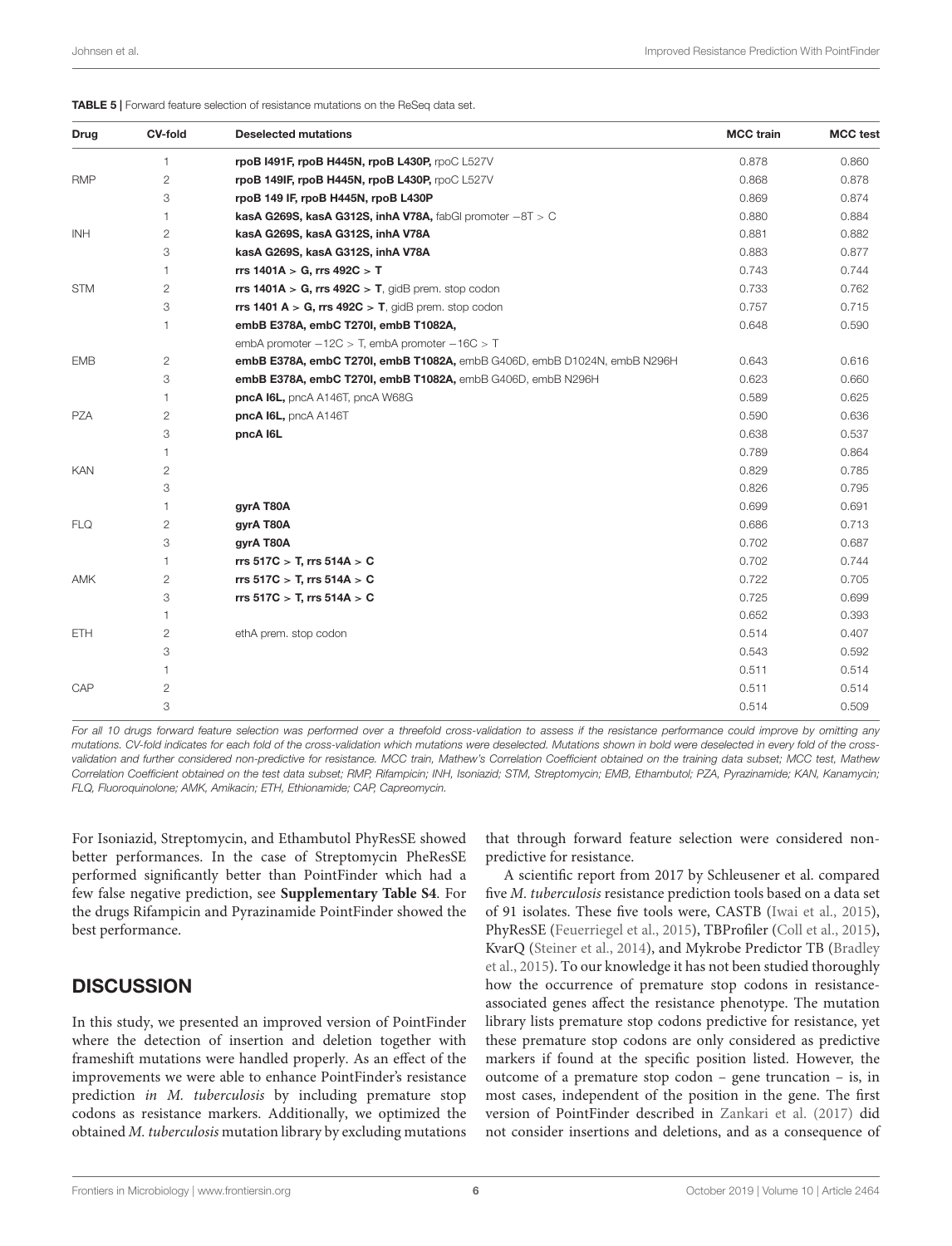<span id="page-6-0"></span>TABLE 6 | PointFinder predicted resistance compared with phenotypic drug susceptibility testing on the ReSeq data set after including premature stop codons and exclusion of non-predictive mutations.

| <b>Drug</b> | <b>Res</b> | <b>Sus</b> | Spec. | Sens. | <b>MCC</b> |
|-------------|------------|------------|-------|-------|------------|
| <b>RMP</b>  | 771        | 2710       | 0.978 | 0.878 | 0.871      |
| <b>INH</b>  | 1093       | 2420       | 0.974 | 0.895 | 0.881      |
| <b>STM</b>  | 728        | 1239       | 0.907 | 0.835 | 0.743      |
| <b>FMB</b>  | 466        | 3040       | 0.898 | 0.848 | 0.631      |
| PZA         | 325        | 2993       | 0.974 | 0.575 | 0.604      |
| <b>KAN</b>  | 76         | 617        | 0.992 | 0.776 | 0.814      |
| <b>FLQ</b>  | 240        | 1175       | 0.968 | 0.679 | 0.695      |
| AMK         | 107        | 866        | 0.992 | 0.607 | 0.716      |
| <b>ETH</b>  | 50         | 175        | 0.829 | 0.800 | 0.564      |
| CAP         | 116        | 1024       | 0.971 | 0.474 | 0.512      |

Green indicates an increase and red a decrease in performance compared to the prediction in [Table 2](#page-3-1). Res, number of resistant strains determined by drug susceptibility testing; Sus, number of susceptible strains determined by drug susceptibility testing; Spec, specificity; Sens, sensitivity; MCC, Mathew Correlation Coefficient; RMP, Rifampicin; INH, Isoniazid; STM, Streptomycin; EMB, Ethambutol; PZA, Pyrazinamide; KAN, Kanamycin; FLQ Fluoroquinolone. AMK, Amikacin; ETH, Ethionamide; CAP, Capreomycin.

<span id="page-6-1"></span>TABLE 7 | Occurrence of resistance-associated genes with premature stop codons found in resistant or susceptible strains in the validation data set.

| Drug Res   |     | Sus  | Loci | Prem. stop<br>codons in<br>resistant strains | Prem. stop<br>codons in<br>susceptible<br>strains | p-value       |
|------------|-----|------|------|----------------------------------------------|---------------------------------------------------|---------------|
| <b>RMP</b> | 596 | 1814 | rpoC | 1                                            | 1                                                 | 0.407         |
| <b>INH</b> | 768 | 1641 | ahpC | 0                                            | 1                                                 | 0.566         |
|            |     |      | katG | 8                                            | $\mathfrak{D}$                                    | $0.001*$      |
| <b>STM</b> | 379 | 687  | qidB | 28                                           | 27                                                | 0.015         |
| PZA        | 248 | 420  | pncA | 25                                           | $\Omega$                                          | $< 1.0e - 5*$ |
| <b>ETH</b> | 186 | 245  | ethR | $\Omega$                                     | 1                                                 | 0.383         |
|            |     |      | ethA | 24                                           | 28                                                | 0.642         |
| CAP        | 191 | 261  | tlyA | 0                                            | 1                                                 | 0.392         |

It was tested whether genes with premature stop codons were equally distributed between the two phenotypic groups. This was tested using a  $\chi^2$  test on a 2  $\times$  2 matrix, and the p-value is given. \*p-value below the significance level of 0.01. Res, number of resistant strains determined by drug susceptibility testing; Sus, number of susceptible strains determined by drug susceptibility testing; RMP, Rifampicin; INH, Isoniazid; STM, Streptomycin; PZA, Pyrazinamide; ETH, Ethionamide; CAP, Capreomycin.

this, frameshift mutations and premature stop codons was not correctly detected. With this new version of PointFinder, efforts were put into detecting reading frame disruptions and premature stop codons caused by insertions and deletions, and the improved PointFinder version was used to assess the impact of premature stop codons on resistance emergence.

Among all genes annotated with predictive premature stop codons in the mutation library we found a significantly higher occurrence of premature stop codons among resistant strains in the ReSeq data set, with the exception of the panD gene (**[Table 3](#page-4-0)**). A study from 2014, showed a M. tuberculosis panD deleted mutant still susceptible to Pyrazinamide [\(Dillon et al.,](#page-8-8) [2014\)](#page-8-8). The study postulated that panD is not

a target for Pyrazinamide resistance, and our results support this hypothesis by indicating that loss of function of panD is not associated with Pyrazinamide resistance.

Our results suggest that katG and pncA premature stop codons are predictive for resistance, whereas the role of ethA and gidB premature stop codons was less clear. Isoniazid, Pyrazinamide, and Ethionamide are pro-drugs, and the proteins encoded by katG, pncA, and ethA are enzymes catalyzing the activation of these drugs, respectively [\(Zhang et al.,](#page-9-10) [1992;](#page-9-10) [Almeida Da Silva and Palomino,](#page-8-9) [2011\)](#page-8-9). If the enzymatic activity is lost (e.g., by the occurrence of a premature stop codon), the drug cannot be converted to its active form, which can explain the emergence of drug resistance.

Surprisingly, premature stop codons in ethA also occurred with a high frequency in susceptible strains, and in the validation data set premature stop codons in ethA were not overrepresented in resistant strains (**[Table 7](#page-6-1)**). Since, ethA encodes the Ethionamide activating enzyme, we speculate whether this is not the only enzyme able to activate Ethionamide, or if Ethionamide also has antimicrobial effects as a pro-drug, or maybe premature stop codons can be neglected and not cause complete depletion of the ethA-encoded enzyme. Another explanation for the inconclusive effect of ethA premature stop codons, might be that the use of Ethionamide constitutes a selective pressure that favors premature stop codon in ethA leading to low-levels resistance close to the clinical breakpoint used in DST protocols.

Premature stop codons in gidB were slightly over-represented among the resistant strains both in the ReSeq ( $p$ -value = 0.006) and the validation data set ( $p$ -value = 0.015), yet, premature stop codons in gidB were also observed in many susceptible isolates (see **[Tables 3](#page-4-0)**, **[7](#page-6-1)**). Like for ethA, this might reflect that depletion of the gidB-encoded protein causes resistance levels close to the clinical breakpoint. In fact, a functional study showed that knocking out gidB leads to low-level Streptomycin resistance [\(Wong et al.,](#page-9-11) [2011\)](#page-9-11). We observed an increased MCC when treating the mutation as a resistance marker, thereby, our study also indicates that loss of function of the gidB-encoded protein is associated with Streptomycin resistance.

The forward feature selection analysis implied that several mutations included in the obtained mutation library were misclassified as resistance markers, and the positive effects of removing these mutations were also seen in the MCC on the validation data set (**[Table 8](#page-7-0)**), with the exception of predicting Amikacin resistance. The two mutation rrs  $514A > C$  and rrs 517C > T that were removed in this case, were however also found in other studies to play no role in resistance to Amikacin [\(Maus et al.,](#page-9-12) [2005;](#page-9-12) [Jugheli et al.,](#page-8-10) [2009\)](#page-8-10).

Further investigation showed that the misclassification of many of the deselected mutations was also reported in other studies, for example for kasA G269S and kasA G312S [\(Sun et al.,](#page-9-13) [2007\)](#page-9-13), rrs 492C > T [\(Victor et al.,](#page-9-14) [2001;](#page-9-14) [Villellas et al.,](#page-9-15) [2013\)](#page-9-15), rrs 1401A > G (for Streptomycin resistance) [\(Via et al.,](#page-9-16) [2010\)](#page-9-16), gyrA T80A [\(Pantel et al.,](#page-9-17) [2016\)](#page-9-17), and embB E378A and embC T270I [\(Goude et al.,](#page-8-11) [2009;](#page-8-11) [Campbell et al.,](#page-8-12) [2011;](#page-8-12) [Koser et al.,](#page-9-18) [2011\)](#page-9-18). In the forward feature selection analysis, we chose to only include mutations that were observed 10 times or more, however, with more isolates or a lower threshold for including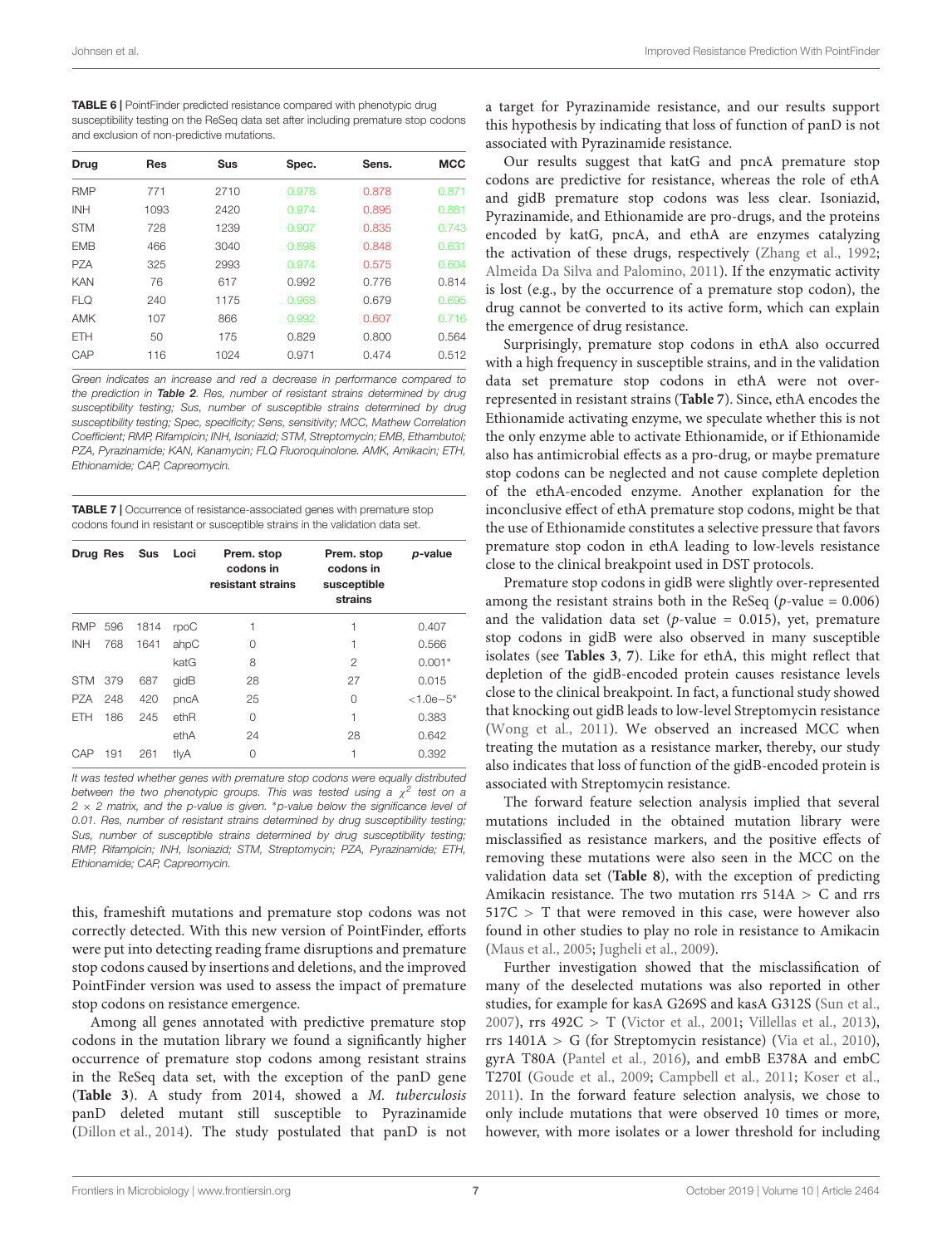<span id="page-7-0"></span>

| Drug       | <b>Res</b> | <b>Sus</b><br>Initial mutations |       | Including prem. stop codons |            |       | <b>Excluding non-predictive muts</b> |            |       |       |            |
|------------|------------|---------------------------------|-------|-----------------------------|------------|-------|--------------------------------------|------------|-------|-------|------------|
|            |            |                                 | Spec. | Sens.                       | <b>MCC</b> | Spec. | Sens.                                | <b>MCC</b> | Spec. | Sens. | <b>MCC</b> |
| <b>RMP</b> | 596        | 1814                            | 0.978 | 0.896                       | 0.885      | 0.978 | 0.896                                | 0.885      | 0.986 | 0.886 | 0.895      |
| <b>INH</b> | 768        | 1641                            | 0.946 | 0.879                       | 0.826      | 0.945 | 0.880                                | 0.826      | 0.969 | 0.870 | 0.854      |
| <b>STM</b> | 379        | 687                             | 0.85  | 0.744                       | 0.592      | 0.817 | 0.805                                | 0.606      | 0.902 | 0.778 | 0.688      |
| <b>EMB</b> | 304        | 880                             | 0.739 | 0.914                       | 0.576      | 0.739 | 0.914                                | 0.576      | 0.825 | 0.908 | 0.666      |
| <b>PZA</b> | 239        | 420                             | 0.971 | 0.799                       | 0.802      | 0.971 | 0.808                                | 0.809      | 0.971 | 0.808 | 0.809      |
| <b>KAN</b> | 211        | 176                             | 0.920 | 0.896                       | 0.814      | 0.920 | 0.896                                | 0.814      | 0.920 | 0.896 | 0.814      |
| <b>FLQ</b> | 271        | 296                             | 0.905 | 0.878                       | 0.784      | 0.905 | 0.878                                | 0.784      | 0.909 | 0.878 | 0.788      |
| <b>AMK</b> | 213        | 278                             | 0.953 | 0.850                       | 0.814      | 0.953 | 0.850                                | 0.814      | 0.964 | 0.826 | 0.807      |
| <b>ETH</b> | 184        | 245                             | 0.624 | 0.853                       | 0.479      | 0.539 | 0.919                                | 0.479      | 0.539 | 0.919 | 0.479      |
| CAP        | 191        | 261                             | 0.877 | 0.864                       | 0.738      | 0.877 | 0.864                                | 0.738      | 0.877 | 0.864 | 0.738      |

PointFinder-predicted resistance was compared to drug susceptibility test results on the validation data set. The quality of the prediction was evaluated with three different mutation libraries; the initial mutation library (initial mutations). The mutation library including premature stop codons in katG, pncA, ethA, and gidB (including prem. stop codons), and the mutation library both including those premature stop codons and excluding mutations considered non-predictive for resistance (excluding non-predictive muts). Green indicates an increase and red a decrease in the performance measurement compared to same measurement from the mutation library to the left. Res, number of resistant strains determined by drug susceptibility testing; Sus, number of susceptible strains determined by drug susceptibility testing; Spec, specificity; Sens, sensitivity; MCC, Mathew Correlation Coefficient; RMP, Rifampicin; INH, Isoniazid; STM, Streptomycin; EMB, Ethambutol; PZA, Pyrazinamide; KAN, Kanamycin; FLQ Fluoroquinolone; AMK, Amikacin; ETH, Ethionamide; CAP, Capreomycin.

<span id="page-7-1"></span>TABLE 9 | Comparing PointFinder and PhyResSE prediction performance.

| <b>Drug</b> | <b>Res</b>      | <b>Sus</b> | PointFinder |       |            | <b>PhyResSE</b> |        |            | p-value  |
|-------------|-----------------|------------|-------------|-------|------------|-----------------|--------|------------|----------|
|             |                 |            | Spec.       | Sens. | <b>MCC</b> | Spec.           | Sens.  | <b>MCC</b> |          |
| <b>RMP</b>  | 14              | 77         | 0.961       | 000.1 | 0.890      | 0.935           | 1.000  | 0.830      | 0.751    |
| INH         | 29              | 62         | 0.952       | 0.897 | 0.848      | 0.968           | 0.931  | 0.899      | 0.262    |
| <b>STM</b>  | 37              | 54         | 0.981       | 0.649 | 0.693      | 0.981           | 0.838  | 0.843      | $0.047*$ |
| <b>EMB</b>  | $\overline{14}$ | 77         | 0.961       | 0.857 | 0.796      | 0.974           | 0.857  | 0.831      | 0.395    |
| <b>PZA</b>  | 8!              | 83!        | 0.964       | 0.750 | 0.677      | 0.964           | 0.625! | 0.589      | 0.666    |

! Indicates that data varied from the previously published results, since the number of resistance and susceptible samples found in the published [Supplementary Data](#page-8-5) did not correlate with amount assessed after rerunning the data through PheResSE. Res, number of resistant strains determined by drug susceptibility testing; Sus, number of susceptible strains determined by drug susceptibility testing; Spec, specificity; Sens, sensitivity; MCC, Mathew Correlation Coefficient; RMP, Rifampicin; INH, Isoniazid; STM, Streptomycin; EMB, Ethambutol; PZA, Pyrazinamide. It was tested weather PhyResSE was performing significantly better using bootstrapping, and the p-value is given, and the significance level was set at 0.05 indicated with  $^*$ .

mutations, we might discover even more misclassified mutations. On the other hand, the mutation rpoB L430P, rpoB H445N, and rpoB I491F were considered non-predictive for resistance to Rifampicin based on the forward feature selection. However, studies have shown that DST performed on liquored-based mediums fails to detect resistance in strains with rpoB I491F and other rpoB mutations that were clinically associated with treatment failure [\(Rigouts et al.,](#page-9-19) [2013;](#page-9-19) [André et al.,](#page-8-13) [2017\)](#page-8-13). Thus, with forward feature selection we risk removing mutations that truly causes resistance but appears not to, due to erroneous DST results. This underlines a problem regarding using DST results as the standard for determining resistance. A wellestablished mutation library is important to avoid incorrect mutation interpretations.

When comparing PointFinder to PhyResSE we did see differences in variant interpretation. This was notable in the gidB gene associated with Streptomycin resistance. PointFinder only interpreted resistance based on premature stop codons in gidB, whereas PhyResSE included several gidB mutations in the interpretation, e.g., gidB A200E, V88A, and A138V

(see **[Supplementary Table S4](#page-8-5)**), and with the interpretation of these mutations as resistance markers PhyResSE showed a significantly better Streptomycin resistance prediction. A GWA study from 2018 did detect the same gidB mutations among 6,465 strains, but in this study this gidB mutations were either observed in less than 10 samples or not identified as being significantly associated with resistance [\(Coll et al.,](#page-8-2) [2018\)](#page-8-2). Based on this, we did not choose to include these gidB mutation in our mutation library. We have here evaluated the effect of genetic alterations on resistance. A limitation of this is that it is overlooked if mutations have an effect of for example fitness. Future studies may seek to clarify such correlations if large scale datasets with genomes and fitness estimations become available.

The predicting performance of PointFinder is comparable to other M. tuberculosis resistance prediction tools, like PhyResSE, and PointFinder has the advantage of being build into a larger platform for resistance prediction, that is not limited to a single species. Additionally, PointFinder is available on [bitbucket.org/genomicepi-demiology/pointfinder,](http://bitbucket.org/genomicepi-demiology/pointfinder) where all changes in the script are tracked. The databases are also available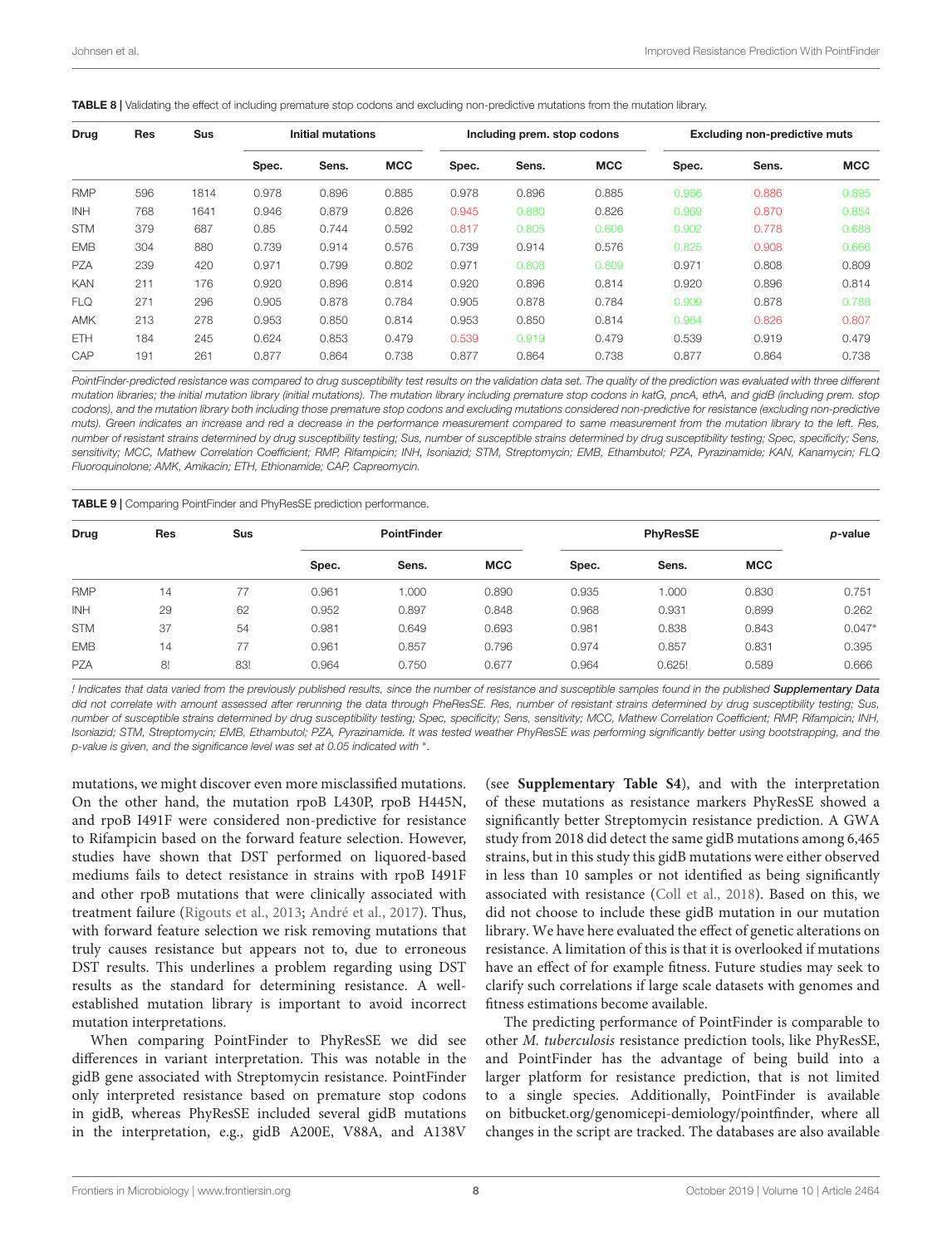on bitbucket which gives the needed transparency. This creates a good foundation for future maintenance and improvements of the variant interpretation methods and the mutation library.

### **CONCLUSION**

We have developed improved version of PointFinder with better detection of insertions and deletions as well as the possible associated frameshifts. We find that the accuracy of PointFinder's resistance prediction in M. tuberculosis is improved as a result. We also optimized the M. tuberculosis mutation library by excluding mutations that through forward feature selection were found to be non-predictive for resistance. We think that these methods may also be applied to increase the antibiotic resistance prediction in other species. The method is flexible and can be updated if new genetic markers for resistance is identified. The method is freely available on the web as well as a stand alone version.

### DATA AVAILABILITY STATEMENT

The datasets analyzed in this study was obtained from [platform.reseqtb.org](http://platform.reseqtb.org) and as **[Supplementary Data](#page-8-5)** from [Coll et al.](#page-8-2) [\(2018\)](#page-8-2) and [Schleusener et al.](#page-9-8) [\(2017\)](#page-9-8). All accession numbers and phenotype data are also given as **[Supplementary Data](#page-8-5)** (**[Supplementary Tables S1, S2, S4](#page-8-5)**).

# AUTHOR CONTRIBUTIONS

CJ implemented changes in the improved version of PointFinder, performed all analyses, and wrote the manuscript with inputs from all authors. PC provided help with statistical calculations

# **REFERENCES**

- <span id="page-8-9"></span>Almeida Da Silva, P. E., and Palomino, J. C. (2011). Molecular basis and mechanisms of drug resistance in Mycobacterium tuberculosis: classical and new drugs. J. Antimicrob. Chemother. 66, 1417–1430. [doi: 10.1093/jac/dkr173](https://doi.org/10.1093/jac/dkr173)
- <span id="page-8-13"></span>André, E., Goeminne, L., Colmant, A., Beckert, P., Niemann, S., and Delmee, M. (2017). Novel rapid PCR for the detection of Ile491Phe rpoB mutation of Mycobacterium tuberculosis, a rifampicin-resistance-conferring mutation undetected by commercial assays. Clin. Microbiol. Infect. 23, 267.e5–267.e7. [doi: 10.1016/j.cmi.2016.12.009](https://doi.org/10.1016/j.cmi.2016.12.009)
- <span id="page-8-7"></span>Bradley, P., Gordon, N. C., Walker, T. M., Dunn, L., Heys, S., Huang, B., et al. (2015). Rapid antibiotic-resistance predictions from genome sequence data for Staphylococcus aureus and Mycobacterium tuberculosis. Nat. Commun. 6:10063. [doi: 10.1038/ncomms10063](https://doi.org/10.1038/ncomms10063)
- <span id="page-8-4"></span>Camacho, C., Coulouris, G., Avagyan, V., Ma, N., Papadopoulos, J., Bealer, K., et al. (2009). BLAST+: architecture and applications. BMC Bioinformatics 10:421. [doi: 10.1186/1471-2105-10-421](https://doi.org/10.1186/1471-2105-10-421)
- <span id="page-8-12"></span>Campbell, P. J., Morlock, G. P., Sikes, R. D., Dalton, T. L., Metchock, B., and Starks, A. M. (2011). Molecular detection of mutations associated with firstand secondline drug resistance compared with conventional drug susceptibility testing of Mycobacterium tuberculosis. Antimicrob. Agents Chemother. 55, 2032–2041. [doi: 10.1128/AAC.01550-10](https://doi.org/10.1128/AAC.01550-10)
- <span id="page-8-3"></span>Clausen, P. T. L. C., Aarestrup, F. M., and Lund, O. (2018). Rapid and precise alignment of raw reads against redundant databases with KMA. BMC Bioinformatics 19:307. [doi: 10.1186/s12859-018-2336-6](https://doi.org/10.1186/s12859-018-2336-6)

and did proofreading. OL supervised the project and, together with FA, were in charge of overall direction and planning.

# FUNDING

This study has received funding from the European Union's Horizon 2020 Research and Innovation Program under grant agreement no. 643476 (COMPARE) and the Center for Genomic Epidemiology (Grant 09–067103/DSF). The funding body did not play any role in the design of the study, writing of the manuscript nor did they have any influence on the data collection, analysis or interpretation of the data and results.

### ACKNOWLEDGMENTS

We are grateful to Rosa Allesøe, Judit Szarvas, and Valeria Bortolaia for excellent technical support and theoretical guidance.

# <span id="page-8-5"></span>SUPPLEMENTARY MATERIAL

The Supplementary Material for this article can be found online at: [https://www.frontiersin.org/articles/10.3389/fmicb.](https://www.frontiersin.org/articles/10.3389/fmicb.2019.02464/full#supplementary-material) [2019.02464/full#supplementary-material](https://www.frontiersin.org/articles/10.3389/fmicb.2019.02464/full#supplementary-material)

TABLE S1 | ReSeq data set.

TABLE S2 | Validation data set.

TABLE S3 | Occurrence of non-predictive mutation in the ReSeq and validation data set.

TABLE S4 | Comparison of PointFinder and PhyResSE.

- <span id="page-8-1"></span>Coll, F., McNerney, R., Preston, M. D., Guerra-Assunção, J. A., Warry, A., Hill-Cawthorne, G., et al. (2015). Rapid determination of anti-tuberculosis drug resis-tance from whole-genome sequences. Genome Med. 7:51. [doi: 10.1186/](https://doi.org/10.1186/s13073-015-0164-0) [s13073-015-0164-0](https://doi.org/10.1186/s13073-015-0164-0)
- <span id="page-8-2"></span>Coll, F., Phelan, J., Hill-Cawthorne, G. A., Nair, M. B., Mallard, K., Ali, S., et al. (2018). Genome-wide analysis of multiand extensively drug resistant Mycobacterium tuberculosis. Nat. Genet. 50, 307–316.
- <span id="page-8-8"></span>Dillon, N. A., Peterson, N. D., Rosen, B. C., and Baughn, A. D. (2014). Pantothenate and pantetheine antagonize the antitubercular activity of pyrazinamide. Antimicrob. Agents Chemother. 58, 7258–7263. [doi: 10.1128/AAC.04028-14](https://doi.org/10.1128/AAC.04028-14)
- <span id="page-8-0"></span>Feuerriegel, S., Schleusener, V., Beckert, P., Kohl, T. A., Miotto, P., Cirillo, D. M., et al. (2015). PhyResSE: a web tool delineating Mycobacterium tuberculosis Antibiotic Resistance and lineage from whole-genome sequencing data. J. Clin. Microbiol. 53, 1908–1914. [doi: 10.1128/JCM.00025-15](https://doi.org/10.1128/JCM.00025-15)
- <span id="page-8-11"></span>Goude, R., Amin, A. G., Chatterjee, D., and Parish, T. (2009). The arabinosyltransferase EmbC is inhibited by ethambutol in Mycobacterium tuberculosis. Antimicrob. Agents Chemother. 53, 4138–4146. [doi:](https://doi.org/10.1128/AAC.00162-09) [10.1128/AAC.00162-09](https://doi.org/10.1128/AAC.00162-09)
- <span id="page-8-6"></span>Iwai, H., Kato-Miyazawa, M., Kirikae, T., and Miyoshi-Akiyama, T. (2015). CASTB (the comprehensive analysis server for the Mycobacterium tuberculosis complex): A publicly accessible web server for epidemiological analyses, drug-resistance prediction and phylogenetic comparison of clinical isolates. Tuberculosis 95, 843–844. [doi: 10.1016/j.tube.2015.09.002](https://doi.org/10.1016/j.tube.2015.09.002)
- <span id="page-8-10"></span>Jugheli, L., Bzekalava, N., de Rijk, P., Fissette, K., Portaels, F., and Rigouts, L. (2009). High level of cross-resistance between kanamycin, amikacin, and capreomycin